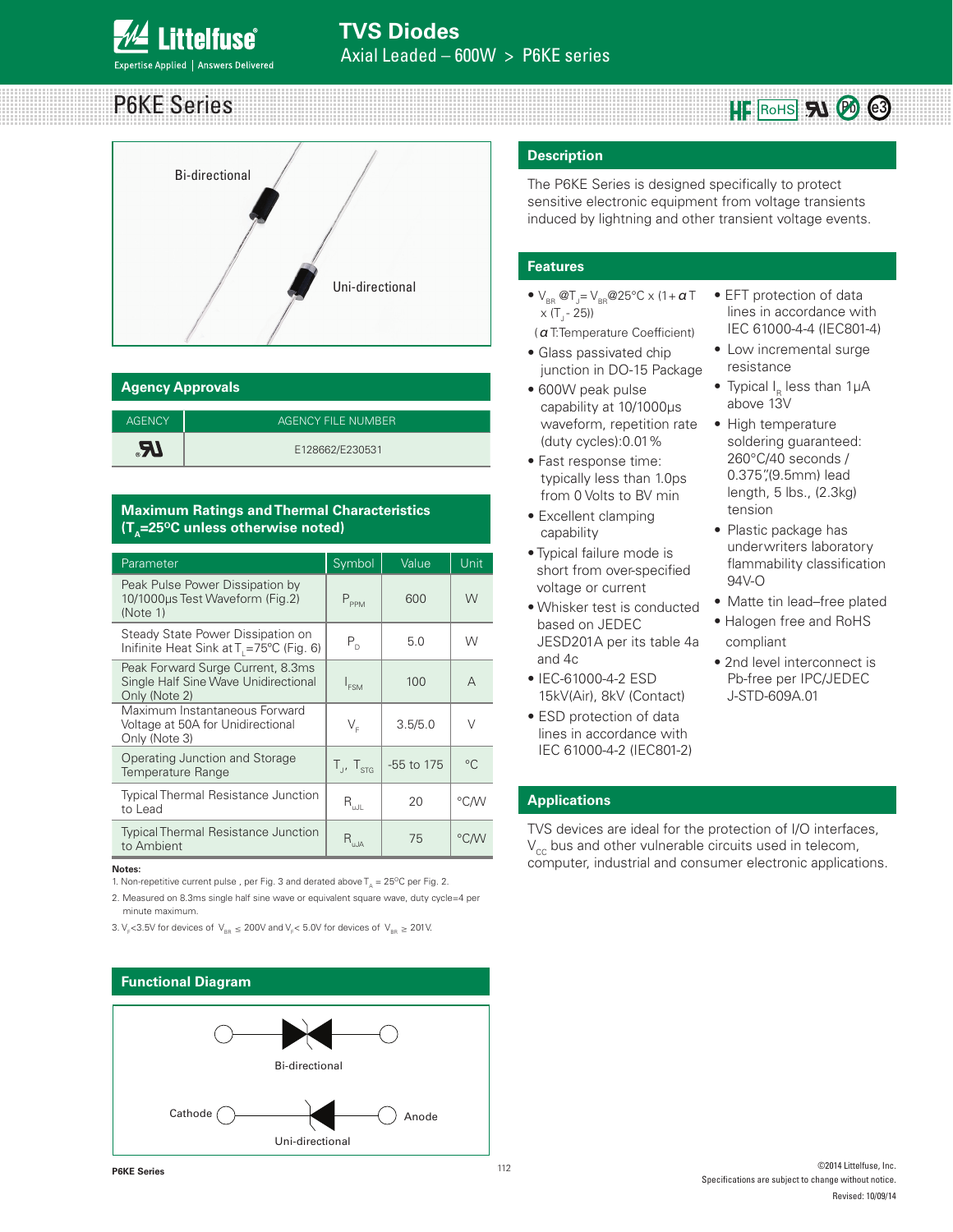

**TVS Diodes**  Axial Leaded – 600W > P6KE series

#### **Electrical Characteristics** (T<sub>A</sub>=25°C unless otherwise noted)

| Part<br><b>Number</b><br>(Uni) | Part<br><b>Number</b><br>(B <sub>i</sub> ) | Reverse<br>Stand off<br>Voltage $V_{\rm R}$ |            | <b>Breakdown</b><br>Voltage V <sub>BR</sub><br>(Volts) $\overline{\omega}$ I <sub>T</sub> | <b>Test</b><br>Current | Maximum<br>Clamping<br>Voltage | Maximum<br>Peak<br><b>Pulse Current</b> | Maximum<br>Reverse<br>Leakage<br>$I_R$ $\overline{Q}$ $V_R$ | Agency<br>Approval<br><b>JR</b> |
|--------------------------------|--------------------------------------------|---------------------------------------------|------------|-------------------------------------------------------------------------------------------|------------------------|--------------------------------|-----------------------------------------|-------------------------------------------------------------|---------------------------------|
|                                |                                            | (Volts)                                     | <b>MIN</b> | <b>MAX</b>                                                                                | (mA)                   | $V_c \otimes I_{pp}$ (V)       | $\vert_{\text{pp}}$ (A)                 | (μA)                                                        |                                 |
| <b>P6KE6.8A</b>                | P6KE6.8CA                                  | 5.80                                        | 6.45       | 7.14                                                                                      | 10                     | 10.5                           | 58.1                                    | 1000                                                        | X                               |
| <b>P6KE7.5A</b>                | P6KE7.5CA                                  | 6.40                                        | 7.13       | 7.88                                                                                      | 10                     | 11.3                           | 54.0                                    | 500                                                         | $\mathsf X$                     |
| <b>P6KE8.2A</b>                | P6KE8.2CA                                  | 7.02                                        | 7.79       | 8.61                                                                                      | 10                     | 12.1                           | 50.4                                    | 200                                                         | $\mathsf X$                     |
| P6KE9.1A                       | P6KE9.1CA                                  | 7.78                                        | 8.65       | 9.55                                                                                      | $\mathbf{1}$           | 13.4                           | 45.5                                    | 50                                                          | $\mathsf X$                     |
| P6KE10A                        | P6KE10CA                                   | 8.55                                        | 9.50       | 10.50                                                                                     | $\mathbf{1}$           | 14.5                           | 42.1                                    | 10                                                          | $\overline{X}$                  |
| P6KE11A                        | P6KE11CA                                   | 9.40                                        | 10.50      | 11.60                                                                                     | $\mathbf{1}$           | 15.6                           | 39.1                                    | 5                                                           | $\overline{\mathsf{X}}$         |
| P6KE12A                        | P6KE12CA                                   | 10.20                                       | 11.40      | 12.60                                                                                     | $\mathbf{1}$           | 16.7                           | 36.5                                    | 5                                                           | $\mathsf X$                     |
| P6KE13A                        | P6KE13CA                                   | 11.10                                       | 12.40      | 13.70                                                                                     | $\mathbf{1}$           | 18.2                           | 33.5                                    | $\mathbf{1}$                                                | $\overline{\mathsf{X}}$         |
| P6KE15A                        | P6KE15CA                                   | 12.80                                       | 14.30      | 15.80                                                                                     | $\mathbf{1}$           | 21.2                           | 28.8                                    | $\mathbf{1}$                                                | $\overline{X}$                  |
| P6KE16A                        | P6KE16CA                                   | 13.60                                       | 15.20      | 16.80                                                                                     | $\mathbf{1}$           | 22.5                           | 27.1                                    | $\mathbf{1}$                                                | $\mathsf X$                     |
| P6KE18A                        | P6KE18CA                                   | 15.30                                       | 17.10      | 18.90                                                                                     | $\mathbf{1}$           | 25.2                           | 24.2                                    | $\mathbf{1}$                                                | $\mathsf X$                     |
| P6KE20A                        | P6KE20CA                                   | 17.10                                       | 19.00      | 21.00                                                                                     | $\mathbf{1}$           | 27.7                           | 22.0                                    | $\mathbf{1}$                                                | $\mathsf X$                     |
| P6KE22A                        | P6KE22CA                                   | 18.80                                       | 20.90      | 23.10                                                                                     | $\mathbf{1}$           | 30.6                           | 19.9                                    | $\mathbf{1}$                                                | $\overline{X}$                  |
| P6KE24A                        | P6KE24CA                                   | 20.50                                       | 22.80      | 25.20                                                                                     | $\mathbf{1}$           | 33.2                           | 18.4                                    | $\mathbf{1}$                                                | $\mathsf X$                     |
| P6KE27A                        | P6KE27CA                                   | 23.10                                       | 25.70      | 28.40                                                                                     | $\mathbf{1}$           | 37.5                           | 16.3                                    | $\mathbf{1}$                                                | $\mathsf X$                     |
| P6KE30A                        | P6KE30CA                                   | 25.60                                       | 28.50      | 31.50                                                                                     | $\mathbf{1}$           | 41.4                           | 14.7                                    | $\mathbf{1}$                                                | $\mathsf X$                     |
| P6KE33A                        | P6KE33CA                                   | 28.20                                       | 31.40      | 34.70                                                                                     | $\mathbf{1}$           | 45.7                           | 13.3                                    | $\mathbf{1}$                                                | $\mathsf X$                     |
| P6KE36A                        | P6KE36CA                                   | 30.80                                       | 34.20      | 37.80                                                                                     | $\mathbf{1}$           | 49.9                           | 12.2                                    | $\mathbf{1}$                                                | $\mathsf X$                     |
| P6KE39A                        | P6KE39CA                                   | 33.30                                       | 37.10      | 41.00                                                                                     | $\mathbf{1}$           | 53.9                           | 11.3                                    | $\mathbf{1}$                                                | $\mathsf X$                     |
| P6KE43A                        | P6KE43CA                                   | 36.80                                       | 40.90      | 45.20                                                                                     | $\mathbf{1}$           | 59.3                           | 10.3                                    | $\mathbf{1}$                                                | $\mathsf X$                     |
| P6KE47A                        | P6KE47CA                                   | 40.20                                       | 44.70      | 49.40                                                                                     | $\mathbf{1}$           | 64.8                           | 9.4                                     | $\mathbf{1}$                                                | $\mathsf X$                     |
| P6KE51A                        | P6KE51CA                                   | 43.60                                       | 48.50      | 53.60                                                                                     | $\mathbf{1}$           | 70.1                           | 8.7                                     | $\mathbf{1}$                                                | $\mathsf X$                     |
| P6KE56A                        | P6KE56CA                                   | 47.80                                       | 53.20      | 58.80                                                                                     | $\mathbf{1}$           | 77.0                           | 7.9                                     | $\mathbf{1}$                                                | $\boldsymbol{\mathsf{X}}$       |
| P6KE62A                        | P6KE62CA                                   | 53.00                                       | 58.90      | 65.10                                                                                     | $\mathbf{1}$           | 85.0                           | 7.2                                     | $\mathbf{1}$                                                | X                               |
| P6KE68A                        | P6KE68CA                                   | 58.10                                       | 64.60      | 71.40                                                                                     | $\mathbf{1}$           | 92.0                           | 6.6                                     | $\mathbf{1}$                                                | $\mathsf X$                     |
| P6KE75A                        | P6KE75CA                                   | 64.10                                       | 71.30      | 78.80                                                                                     | $\mathbf{1}$           | 103.0                          | 5.9                                     | $\mathbf{1}$                                                | $\mathsf X$                     |
| P6KE82A                        | P6KE82CA                                   | 70.10                                       | 77.90      | 86.10                                                                                     | $\mathbf{1}$           | 113.0                          | 5.4                                     | $\mathbf{1}$                                                | $\boldsymbol{\mathsf{X}}$       |
| P6KE91A                        | P6KE91CA                                   | 77.80                                       | 86.50      | 95.50                                                                                     | $\mathbf{1}$           | 125.0                          | 4.9                                     | $\mathbf{1}$                                                | X                               |
| <b>P6KE100A</b>                | P6KE100CA                                  | 85.50                                       | 95.00      | 105.00                                                                                    | $\mathbf{1}$           | 137.0                          | 4.5                                     | $\mathbf{1}$                                                | $\mathsf X$                     |
| <b>P6KE110A</b>                | P6KE110CA                                  | 94.00                                       | 105.00     | 116.00                                                                                    | $\mathbf{1}$           | 152.0                          | 4.0                                     | $\mathbf{1}$                                                | $\mathsf X$                     |
| <b>P6KE120A</b>                | P6KE120CA                                  | 102.00                                      | 114.00     | 126.00                                                                                    | $\mathbf{1}$           | 165.0                          | 3.7                                     | $\mathbf{1}$                                                | $\mathsf X$                     |
| <b>P6KE130A</b>                | P6KE130CA                                  | 111.00                                      | 124.00     | 137.00                                                                                    | 1                      | 179.0                          | 3.4                                     | $\mathbf{1}$                                                | X                               |
| <b>P6KE150A</b>                | P6KE150CA                                  | 128.00                                      | 143.00     | 158.00                                                                                    | $\mathbf{1}$           | 207.0                          | 2.9                                     | $\mathbf{1}$                                                | $\mathsf X$                     |
| <b>P6KE160A</b>                | P6KE160CA                                  | 136.00                                      | 152.00     | 168.00                                                                                    | $\mathbf{1}$           | 219.0                          | 2.8                                     | $\mathbf{1}$                                                | $\mathsf X$                     |
| <b>P6KE170A</b>                | P6KE170CA                                  | 145.00                                      | 162.00     | 179.00                                                                                    | $\mathbf{1}$           | 234.0                          | 2.6                                     | $\mathbf{1}$                                                | $\mathsf X$                     |
| <b>P6KE180A</b>                | P6KE180CA                                  | 154.00                                      | 171.00     | 189.00                                                                                    | 1                      | 246.0                          | 2.5                                     | $\mathbf{1}$                                                | X                               |
| <b>P6KE200A</b>                | P6KE200CA                                  | 171.00                                      | 190.00     | 210.00                                                                                    | $\mathbf{1}$           | 274.0                          | 2.2                                     | $\mathbf{1}$                                                | $\mathsf X$                     |
| P6KE220A                       | P6KE220CA                                  | 185.00                                      | 209.00     | 231.00                                                                                    | 1                      | 328.0                          | 1.9                                     | $\mathbf{1}$                                                | $\overline{\mathsf{X}}$         |
| <b>P6KE250A</b>                | P6KE250CA                                  | 214.00                                      | 237.00     | 263.00                                                                                    | $\mathbf{1}$           | 344.0                          | 1.8                                     | $\mathbf{1}$                                                | X                               |
| P6KE300A                       | P6KE300CA                                  | 256.00                                      | 285.00     | 315.00                                                                                    | 1                      | 414.0                          | 1.5                                     | 1                                                           | Χ                               |
| <b>P6KE350A</b>                | P6KE350CA                                  | 300.00                                      | 332.00     | 368.00                                                                                    | $\mathbf{1}$           | 482.0                          | 1.3                                     | $\mathbf{1}$                                                |                                 |
| P6KE400A                       | P6KE400CA                                  | 342.00                                      | 380.00     | 420.00                                                                                    | $\mathbf{1}$           | 548.0                          | 1.1                                     | $\mathbf{1}$                                                |                                 |
| <b>P6KE440A</b>                | P6KE440CA                                  | 376.00                                      | 418.00     | 462.00                                                                                    | $\mathbf{1}$           | 602.0                          | 1.0                                     | $\mathbf{1}$                                                |                                 |
| <b>P6KE480A</b>                | P6KE480CA                                  | 408.00                                      | 456.00     | 504.00                                                                                    | 1                      | 658.0                          | 0.9                                     | 1                                                           |                                 |
| <b>P6KE510A</b>                | P6KE510CA                                  | 434.00                                      | 485.00     | 535.00                                                                                    | $\mathbf{1}$           | 698.0                          | 0.9                                     | $\mathbf{1}$                                                |                                 |
| <b>P6KE530A</b>                | P6KE530CA                                  | 451.00                                      | 503.50     | 556.50                                                                                    | $\mathbf{1}$           | 725.0                          | 0.8                                     | $\mathbf{1}$                                                |                                 |
| <b>P6KE540A</b>                | P6KE540CA                                  | 460.00                                      | 513.00     | 567.00                                                                                    | $\mathbf{1}$           | 740.0                          | 0.8                                     | $\mathbf{1}$                                                |                                 |
| <b>P6KE550A</b>                | P6KE550CA                                  | 468.00                                      | 522.50     | 577.50                                                                                    | 1                      | 760.0                          | 0.8                                     | 1                                                           |                                 |
| <b>P6KE600A</b>                | P6KE600CA                                  | 512.00                                      | 570.00     | 630.00                                                                                    | $\mathbf{1}$           | 828.0                          | 0.75                                    | $\mathbf{1}$                                                |                                 |

For bidirectional type having  $V_R$  of 10 volts and less, the  $I_R$  limit is double.

For parts without A, the V<sub>BR</sub> is  $\pm$  10% and V<sub>C</sub> is 5% higher than with A parts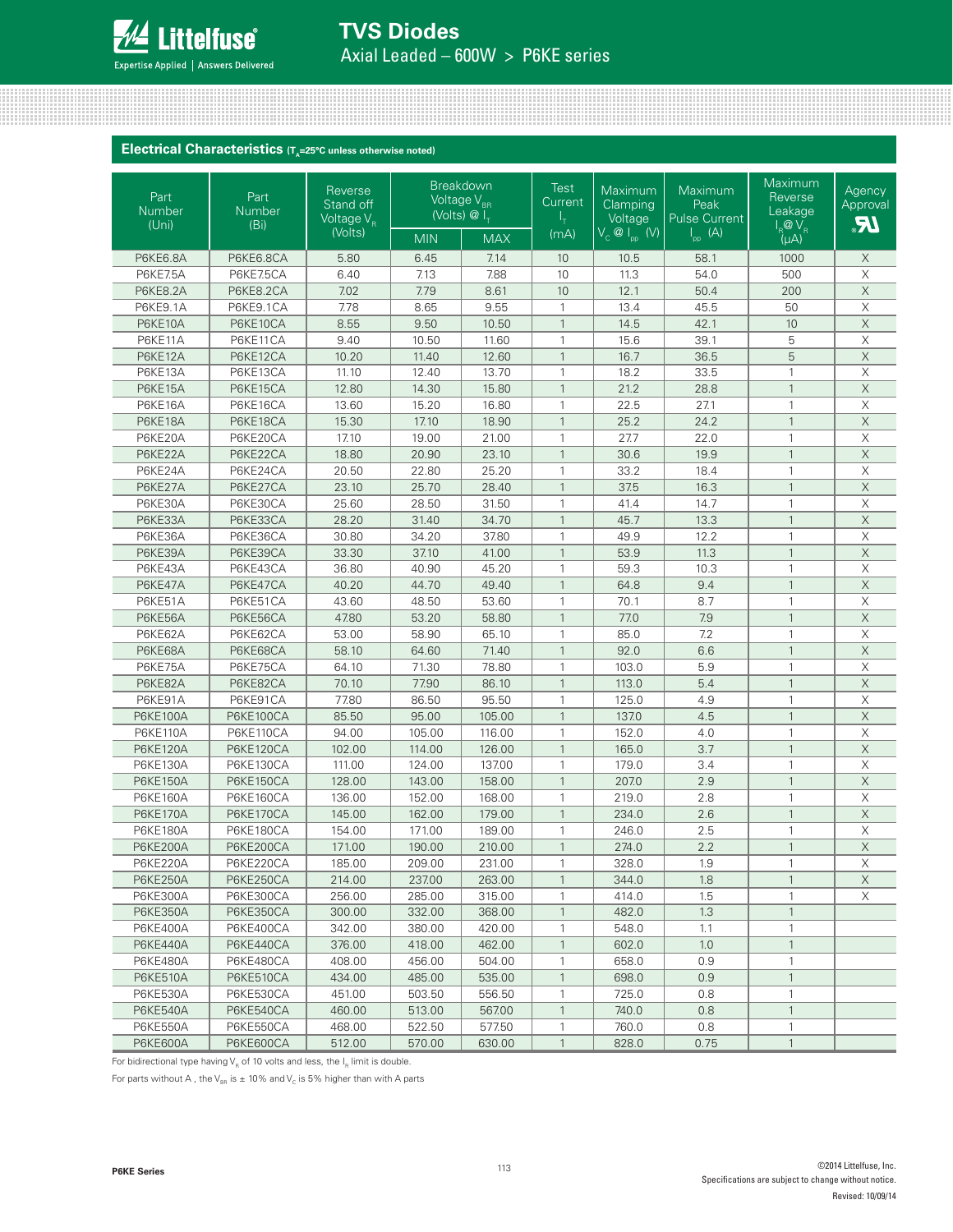

## **I-V Curve Characteristics**





**P<sub>PPM</sub>** Peak Pulse Power Dissipation -- Max power dissipation

- **V<sub>R</sub>** Stand-off Voltage -- Maximum voltage that can be applied to the TVS without operation
- **V<sub>BR</sub> Breakdown Voltage** -- Maximum voltage that flows though the TVS at a specified test current (I<sub>r</sub>)
- **V.** Clamping Voltage -- Peak voltage measured across the suppressor at a specified Ippm (peak impulse current)
- **I<sub>R</sub>** Reverse Leakage Current -- Current measured at V<sub>R</sub>
- **V<sub>F</sub>** Forward Voltage Drop for Uni-directional

#### Ratings and Characteristic Curves (T<sub>a</sub>=25°C unless otherwise noted)





**continues on next page.**

**P6KE Series**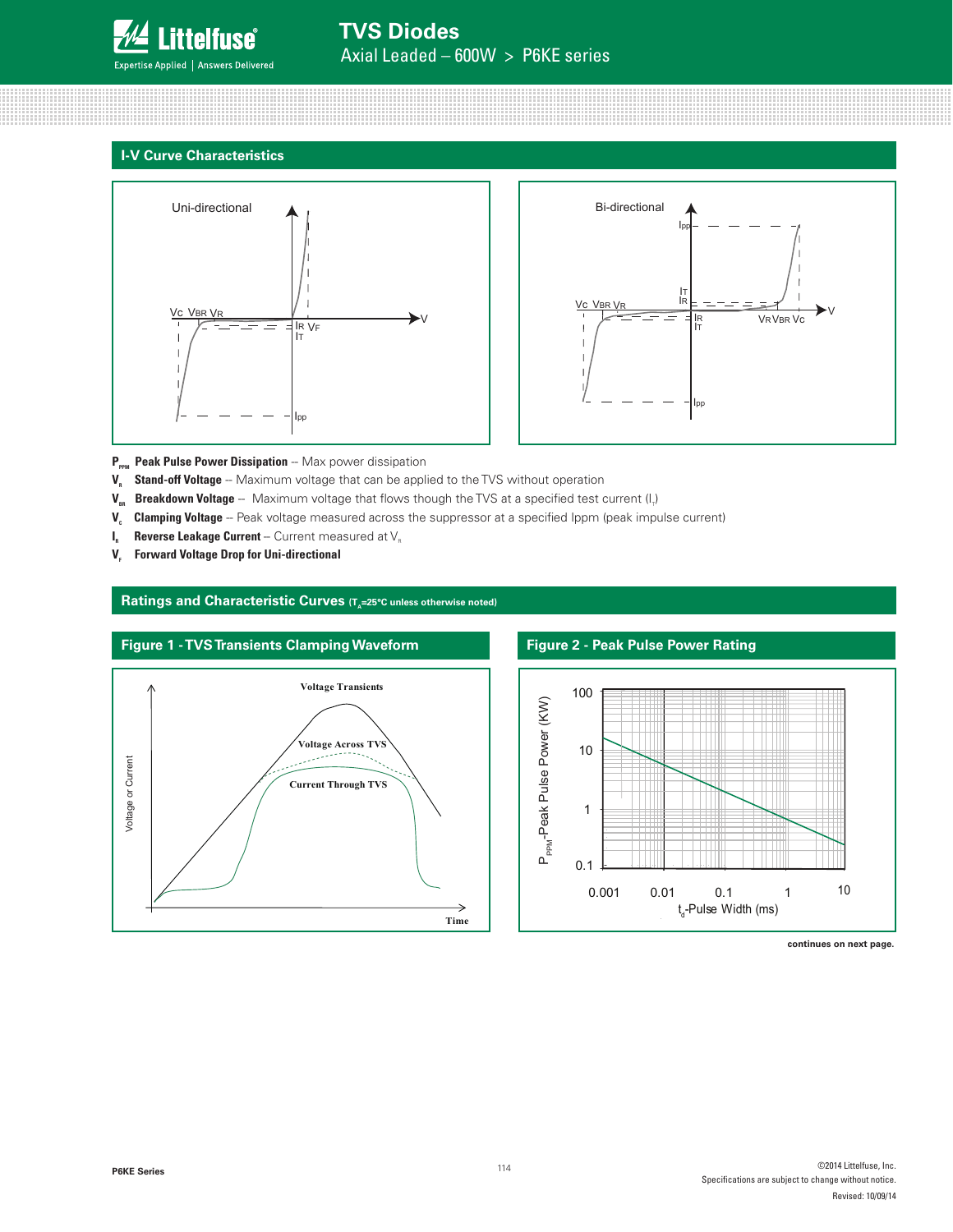

**Ratings and Characteristic Curves (T<sub>A</sub>=25°C unless otherwise noted) (Continued)** 



#### **Figure 5 - Typical Junction Capacitance Uni-Directional**







#### **Figure 4 - Pulse Waveform**



#### **Figure 6 - Steady State Power Derating Curve**

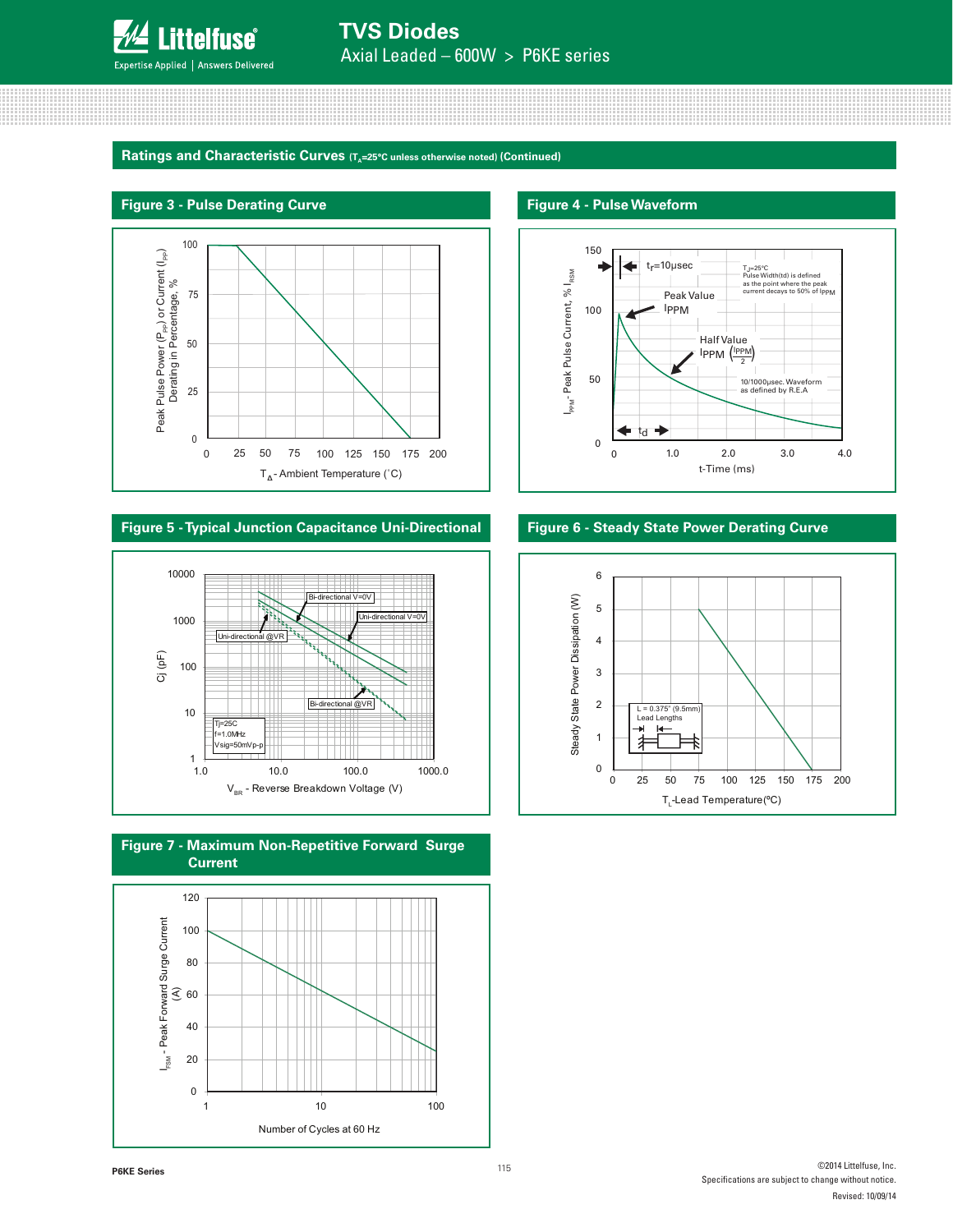

## **Soldering Parameters**

| <b>Reflow Condition</b>            |                                                       | Lead-free assembly |  |
|------------------------------------|-------------------------------------------------------|--------------------|--|
|                                    | - Temperature Min (T <sub>s(min</sub> )               | $150^{\circ}$ C    |  |
| Pre Heat                           | - Temperature Max (T <sub>s(max)</sub> )              | $200^{\circ}$ C    |  |
|                                    | - Time (min to max) $(t_s)$                           | $60 - 180$ secs    |  |
| to peak                            | Average ramp up rate (Liquidus Temp (T <sub>1</sub> ) | 3°C/second max     |  |
|                                    | $T_{S(max)}$ to $T_{L}$ - Ramp-up Rate                | 3°C/second max     |  |
|                                    | - Temperature (T <sub>1</sub> ) (Liquidus)            | $217^{\circ}$ C    |  |
| Reflow                             | - Time (min to max) (t)                               | $60 - 150$ seconds |  |
| Peak Temperature (T <sub>D</sub> ) |                                                       | 260+0/-5 °C        |  |
| Temperature $(t_{p})$              | Time within 5°C of actual peak                        | $20 - 40$ seconds  |  |
| Ramp-down Rate                     |                                                       | 6°C/second max     |  |
|                                    | Time 25°C to peak Temperature (T <sub>o</sub> )       | 8 minutes Max.     |  |
| Do not exceed                      |                                                       | $280^{\circ}$ C    |  |



## **Flow/Wave Soldering (Solder Dipping)**

| <b>Peak Temperature:</b> | 265°C      |  |
|--------------------------|------------|--|
| <b>Dipping Time:</b>     | 10 seconds |  |
| Soldering:               | 1 time     |  |

#### **Physical Specifications**

| Weight          | $0.015$ oz., $0.4g$                                                     |
|-----------------|-------------------------------------------------------------------------|
| Case            | JEDEC DO-204AC (DO-15) molded<br>plastic body over passivated junction. |
| <b>Polarity</b> | Color band denotes the cathode except<br>Bipolar.                       |
| Terminal        | Matte Tin axial leads, solderable per<br>JFSD22-B102                    |

## **Environmental Specifications**

| <b>High Temp. Storage</b>  | JESD22-A103 |
|----------------------------|-------------|
| <b>HTRB</b>                | JESD22-A108 |
| <b>Temperature Cycling</b> | JESD22-A104 |
| H3TRB                      | JESD22-A101 |
| <b>RSH</b>                 | JESD22-B106 |

#### **Dimensions**



| <b>Dimensions</b> |       | Inches     | <b>Millimeters</b> |            |  |
|-------------------|-------|------------|--------------------|------------|--|
|                   | Min   | <b>Max</b> | Min                | <b>Max</b> |  |
| А                 | 1.000 |            | 25.40              |            |  |
| R                 | 0.230 | 0.300      | 5.80               | 7.60       |  |
|                   | 0.028 | 0.034      | 0.71               | 0.86       |  |
|                   | 0.104 | 0.140      | 2.60               | 3.60       |  |